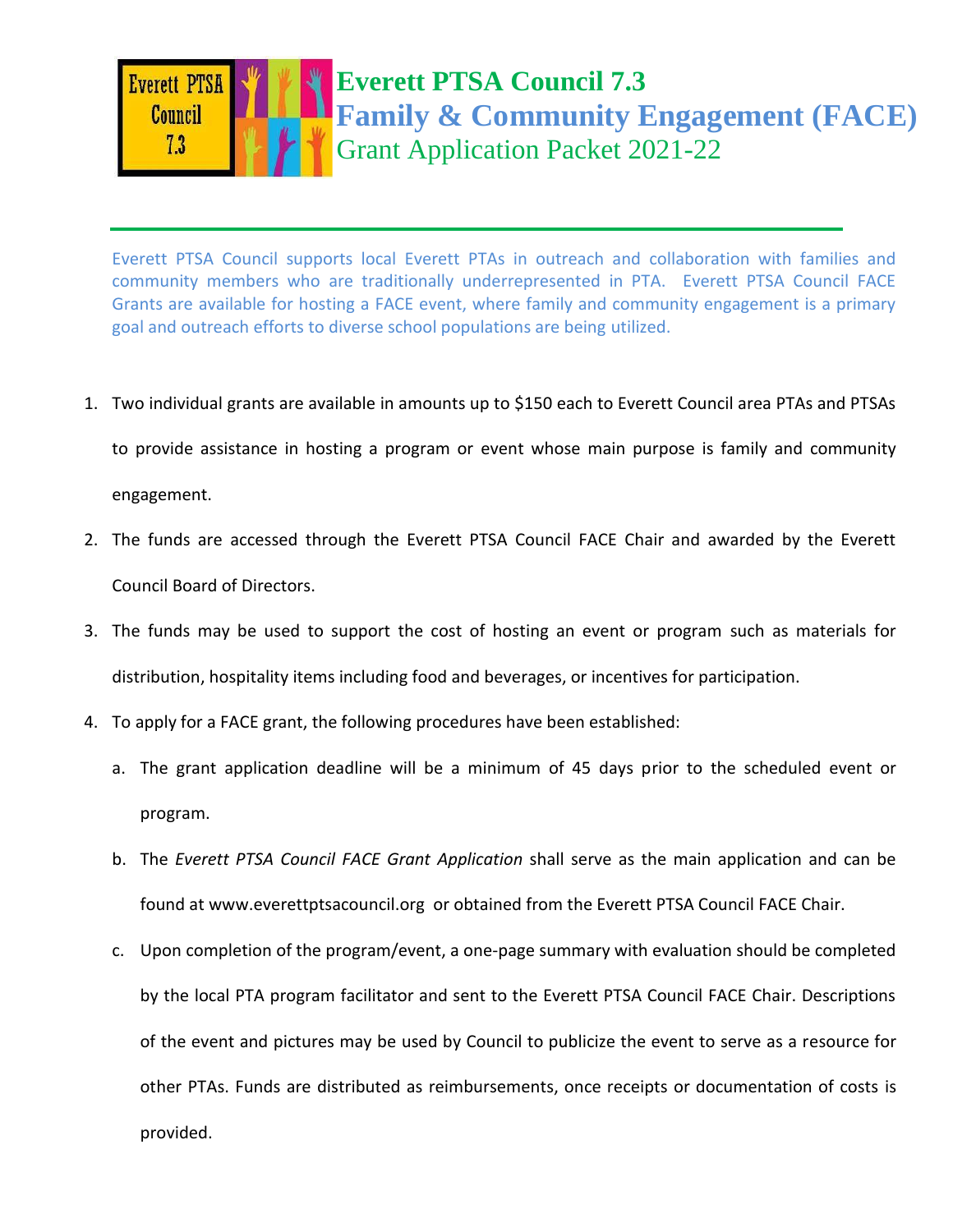## Funding Criteria & Principles

- The event or program should benefit the largest possible number of families within the scope of the plan and should be used towards engaging participants from traditionally underrepresented groups. This may include multicultural families, military families, students with special needs, children in foster care or temporary housing or male engagement.
- Programs should support either directly or indirectly the educational experience of students in the Everett School District.
- Applicants should explain how the program relates to the goals and mission of your PTA.
- Applicants should explore other sources of funding first or in addition, including local school and PTA budgets or community partners.
- Include a copy of your PTA Budget and Mission Statement Goals as part of your application.
- Financial need of the local PTA will be given consideration (Title 1, free/reduced lunch, special circumstances). Please indicate needs on application.
- Grants cannot be requested to reimburse for programs already held.
- Grants are given for one time use and are neither a promise nor a guarantee of future funding for any particular program.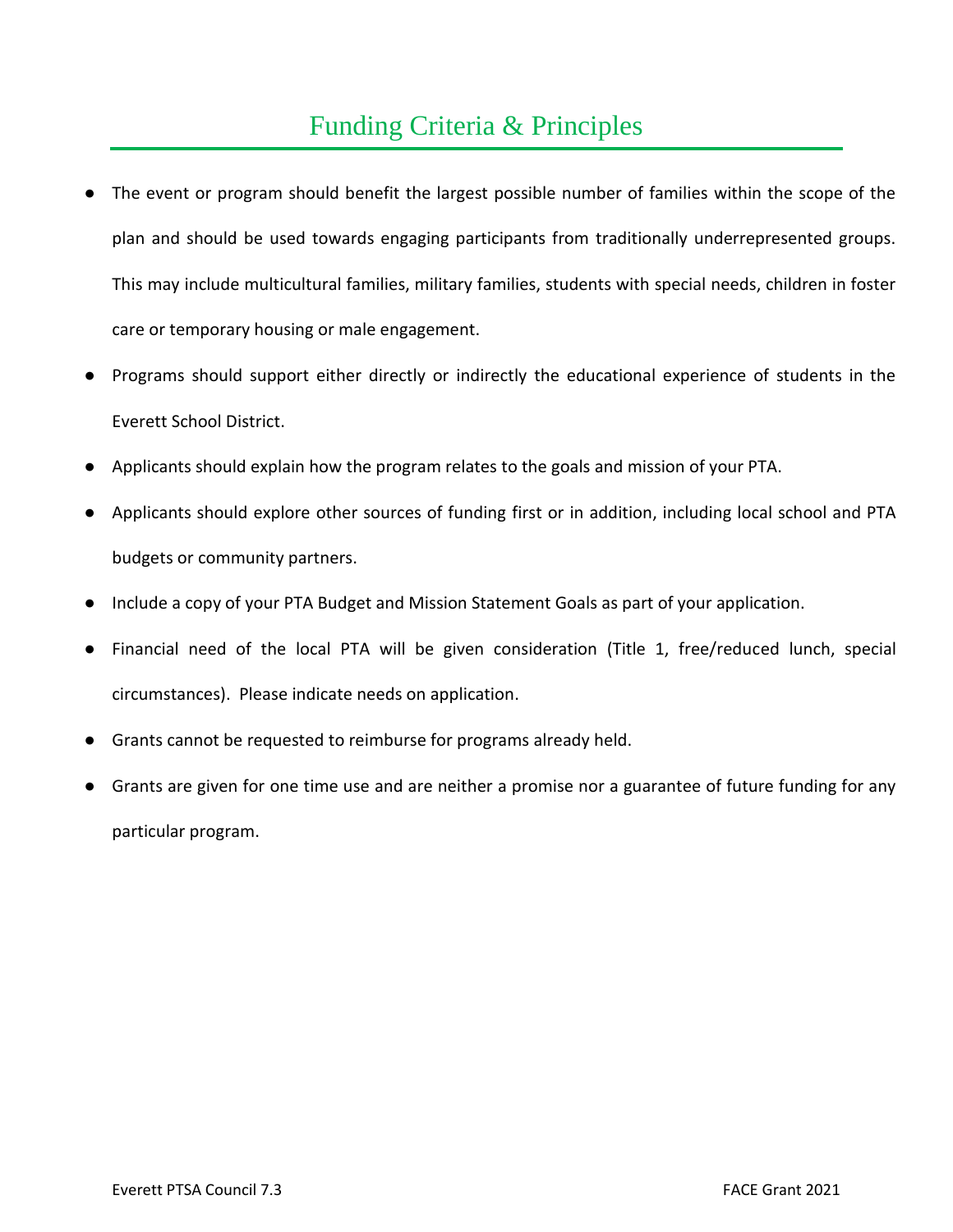

## **Family & Community Engagement (FACE)** Grant Application Packet 2021-22 Everett PTSA Council 7.3

**Name of PTA:** 

**Date/Location of Program:** 

**Program Title:** 

**Goal and description of Program/Event:**

E

**Expected Outcomes and how this relates to the mission of your PTA:**

## **Anticipated Number of Participants:\_\_\_\_\_\_\_\_\_\_\_\_\_\_\_\_\_\_\_\_\_\_\_\_\_\_\_\_\_\_\_\_\_\_\_\_\_\_\_\_\_\_\_\_\_\_\_**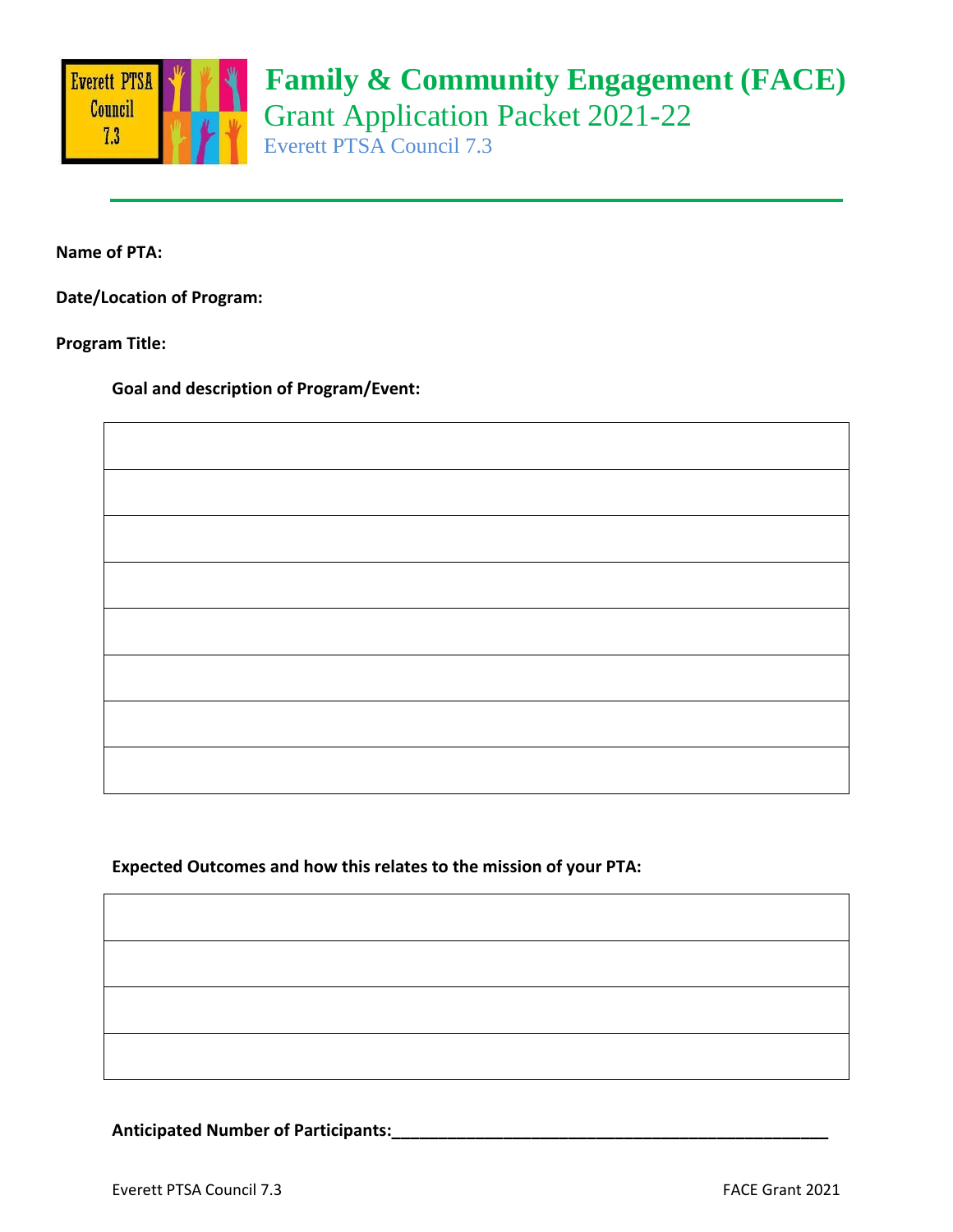**Describe how your PTA plans to involve families and the community in this program/event to increase engagement by those not already "at the table" for this PTA?**

**Total Cost of Program/Event:\_\_\_\_\_\_\_\_\_\_\_\_\_\_\_\_\_\_\_\_\_\_\_\_\_\_\_\_\_\_\_\_\_\_\_**

Г

**How the Everett PTSA Council Grant funds would be spent (be specific):**

**Plan for Evaluation:**

**Any special considerations (financial need, other): \_\_\_\_\_\_\_\_\_\_\_\_\_\_\_\_\_\_\_\_\_\_\_\_\_\_\_\_\_\_\_\_\_\_\_\_\_**

٦